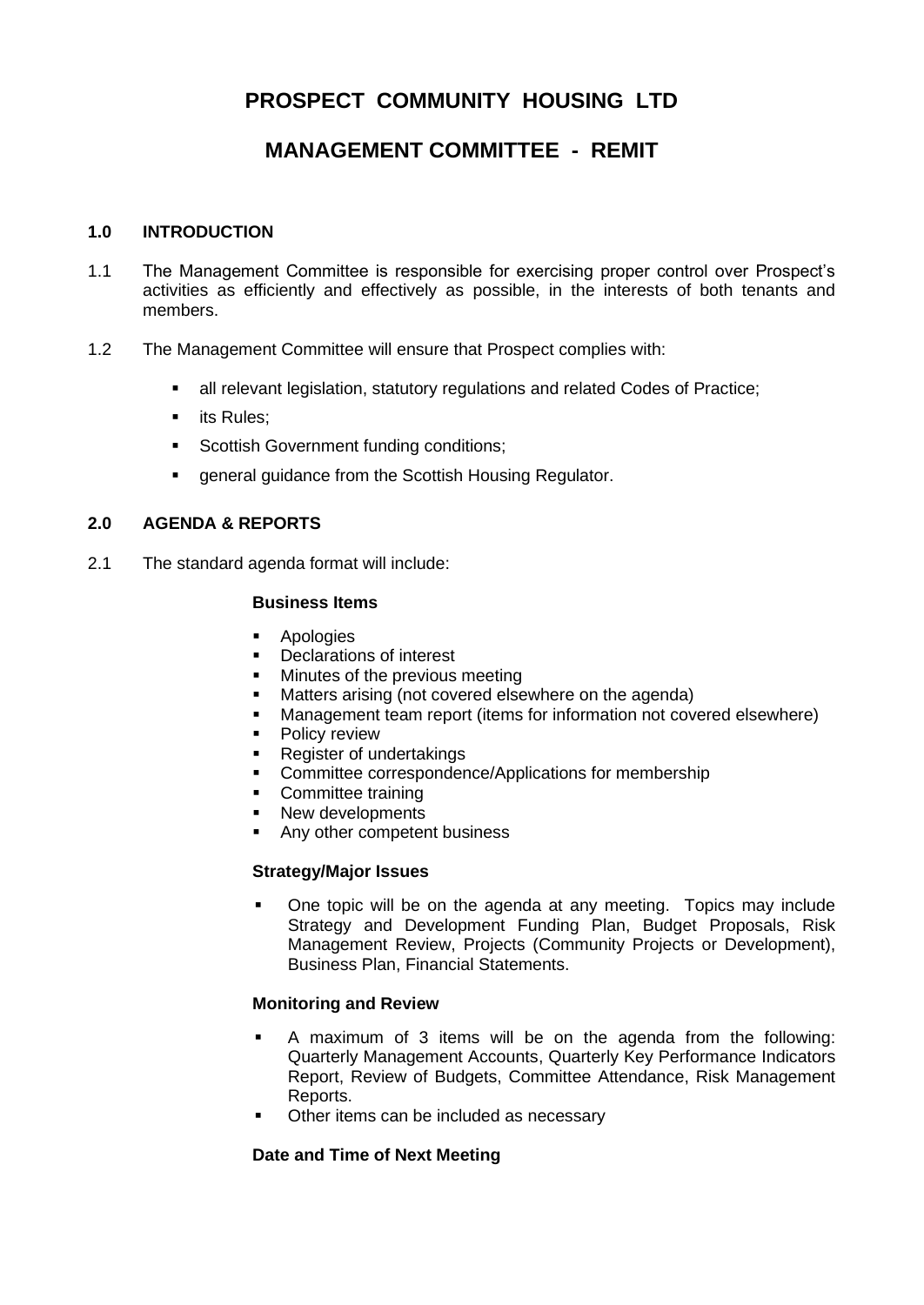2.2 The regular reports to the Management Committee are set out in the Business Plan and updated each year.

### **3.0 REMIT**

3.1 The Management Committee's specific responsibilities are detailed in the following table and are reviewed annually at the first Committee meeting following the Annual General Meeting.

**This version of the Management Committee remit approved in: September 2020**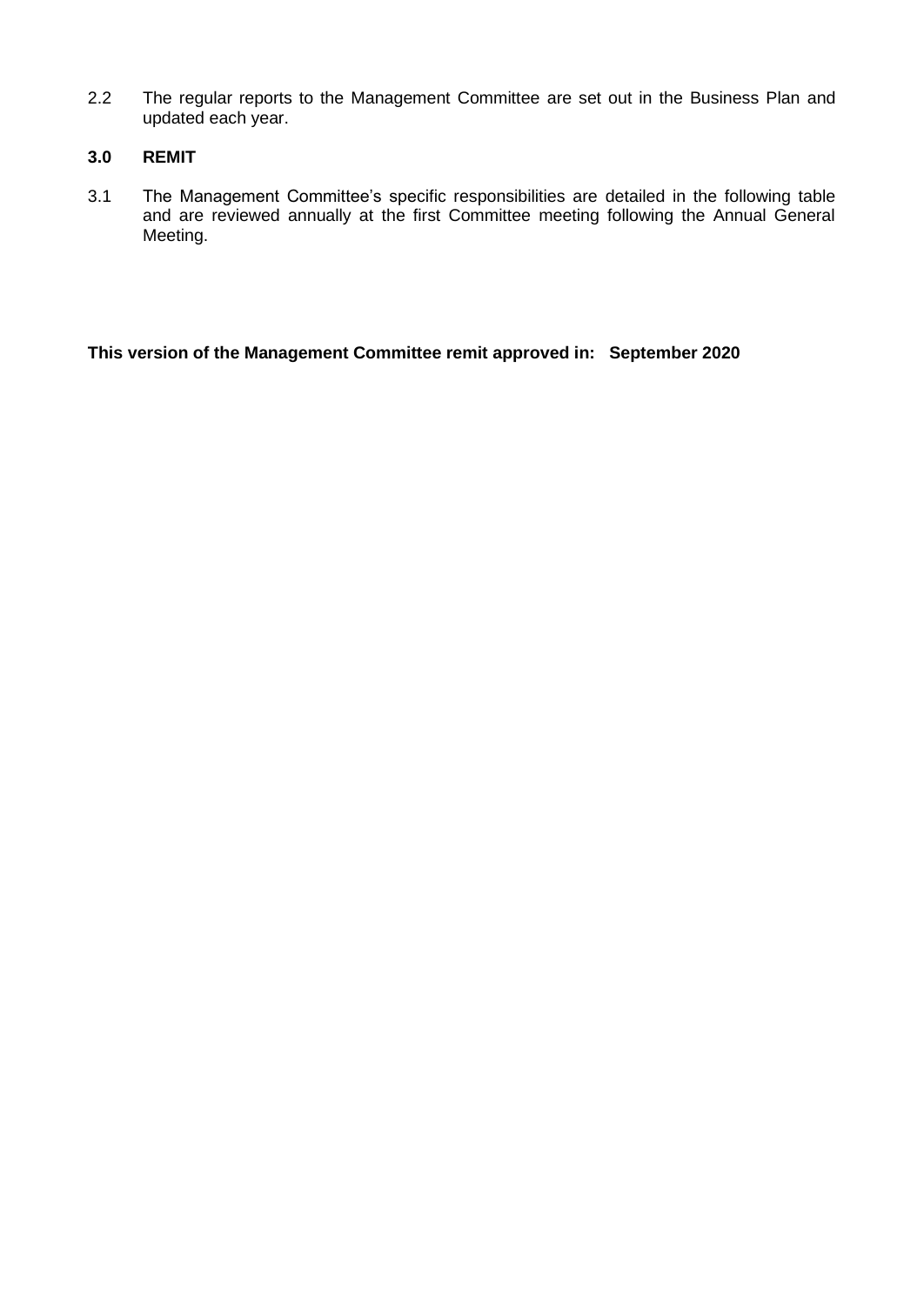# 3.2 The Management Committee's responsibilities, in addition to its powers under the Rules, are to:

|    | Objective                                                                                                                                                                      | <b>Measurement</b>                                                                                                                                                                                                                | <b>Responsible Officer/Review Period</b>                             |
|----|--------------------------------------------------------------------------------------------------------------------------------------------------------------------------------|-----------------------------------------------------------------------------------------------------------------------------------------------------------------------------------------------------------------------------------|----------------------------------------------------------------------|
| 1. | Approve applications for membership of Prospect                                                                                                                                | Agenda item at each Committee meeting                                                                                                                                                                                             | Director / Monthly                                                   |
| 2. | Authorise the use of Prospect's Seal and the signing of<br>certain documents.                                                                                                  | The policy on Signing and Witnessing of<br>Documents includes a list of authorised<br>signatories that is updated after each AGM.<br>The Seal is only used for membership<br>applications.                                        | Director<br>Annually and as required.                                |
| 3. | Determine Prospect's aim, objectives and values,<br>ensuring that they are reviewed at least every 3 years.                                                                    | Review is carried out every 3 years.                                                                                                                                                                                              | Director<br>3 yearly                                                 |
| 4. | Determine Prospect's overall strategy and priorities and<br>ensure that those are updated annually.                                                                            | Committee Members agree the strategic<br>following<br>$\mathsf{a}$<br>Strategy<br>objectives<br>Review<br>meeting each September.                                                                                                 | Director<br>Annually                                                 |
| 5. | Set objectives, targets and standards by which the<br>strategy and priorities will be achieved, and monitor<br>progress and performance through receipt of regular<br>reports. | The Business Plan contains these targets, is<br>approved by Committee in March each year<br>and reviewed six-monthly.<br>Departmental<br>objectives are reviewed on a regular basis at<br>work review meetings with the Director. | <b>Director and Managers</b><br>6 monthly                            |
| 6. | Approve policies covering all areas of activity and ensure<br>that these are reviewed, updated and amended as<br>necessary on a regular basis.                                 | New policies are approved by Committee.<br>Existing policies are reviewed a regular cycle<br>with reports on major changes<br>beina<br>presented to Committee.                                                                    | <b>Director and Managers</b><br>As required / according to programme |
| 7. | Approve the formation and agree remits of Working<br>Groups.                                                                                                                   | Approve remit for Working Groups to review<br>particular areas of work.                                                                                                                                                           | A Management Team member<br>As required                              |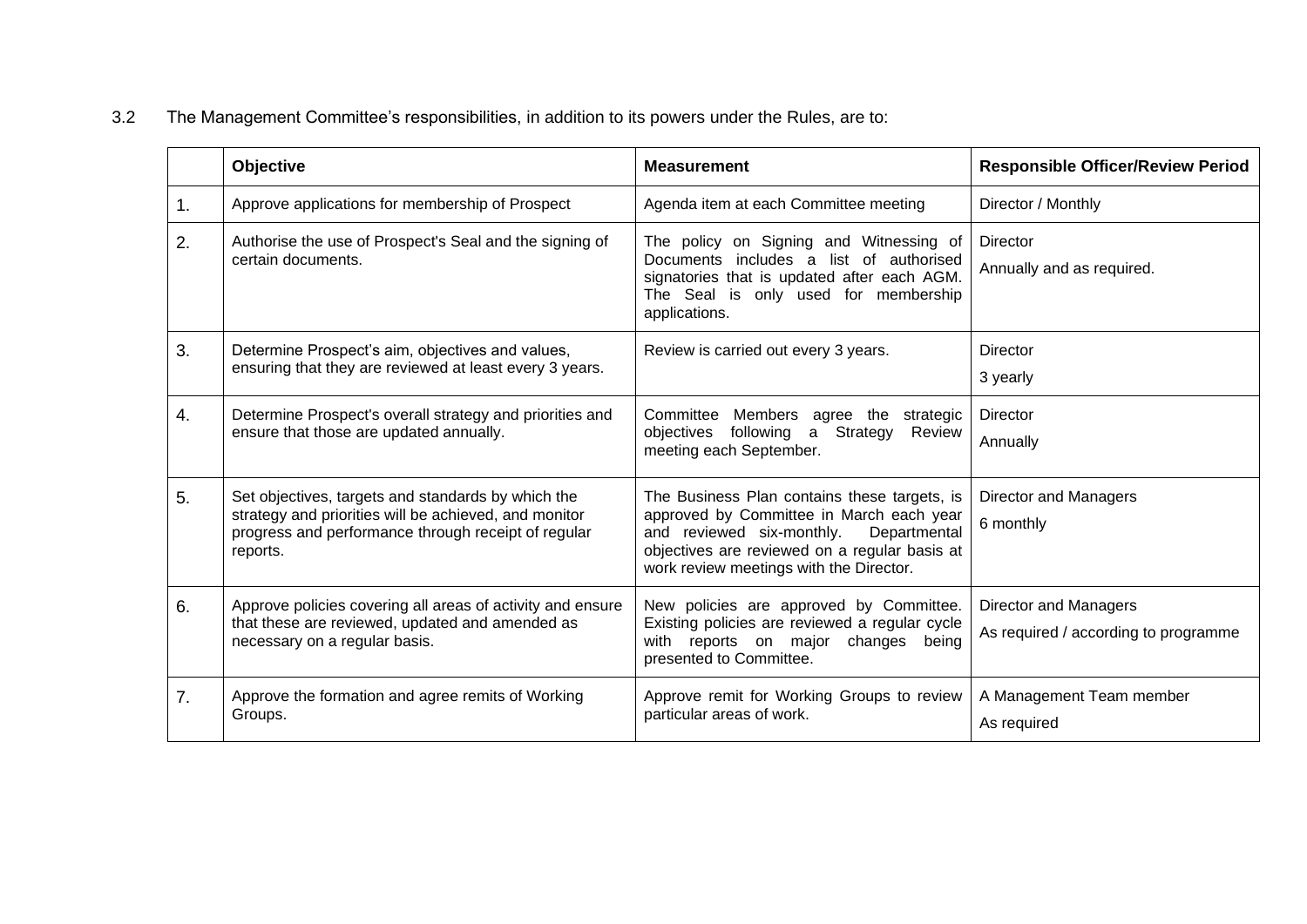|     | <b>Objective</b>                                                                                                                                                                  | <b>Measurement</b>                                                                                                                                              | <b>Responsible Officer/Review Period</b>                        |
|-----|-----------------------------------------------------------------------------------------------------------------------------------------------------------------------------------|-----------------------------------------------------------------------------------------------------------------------------------------------------------------|-----------------------------------------------------------------|
| 8.  | Develop, implement and review Prospect's Risk<br>Management Strategy.                                                                                                             | A risk assessment is carried out for each new<br>activity. Management Team regularly reviews<br>key risks. Committee review high risks on a<br>quarterly basis. | <b>Director and Managers</b><br>Quarterly basis and as required |
| 9.  | Approve the Business Plan, Budget, Property Rents and<br><b>Statutory Accounts.</b>                                                                                               | Consider and agree these documents when<br>they<br>are<br>presented<br>Management<br>to<br>Committee.                                                           | Director and Managers<br>Annually                               |
| 10. | Monitor Prospect's financial position through the receipt<br>of regular reports.                                                                                                  | Management Accounts<br>(QMA)<br>The<br>are<br>submitted quarterly, variances are noted and<br>action taken as required.                                         | Director and Finance Manager<br>Quarterly                       |
| 11. | For budgeted expenditure, approve increases totalling<br>over £30,000 in any one year, i.e. where there are no<br>corresponding underspends in other items to fund the<br>excess. | Proposals considered when required.                                                                                                                             | Director and Finance Manager<br>As required                     |
| 12. | Agree the formal arrangements for each private loan.                                                                                                                              | Each private loan to be arranged through the<br>tendering<br>process<br>and<br>submitted<br>to<br>Management Committee for approval.                            | Finance Manager<br>As required                                  |
| 13. | Determinate claims for compensation from tenants over<br>£1,000.                                                                                                                  | Any claims over £1,000 from tenants must be<br>considered legitimate and reasonable.                                                                            | Director<br>As required                                         |
| 14. | Establish arrangements for deciding on appeals by<br>tenants against decisions made by staff, and on appeals<br>by staff against decisions by Managers or the Director.           | Appeals by staff and tenants follow our<br>policies in these areas.                                                                                             | Director and Managers<br>As required.                           |
| 15. | Approve an annual training programme for Committee<br>Members, and monitor attendance against agreed<br>targets.                                                                  | Set targets for Committee training.<br>Monitor reports on Committee training.                                                                                   | Director<br>Annually                                            |